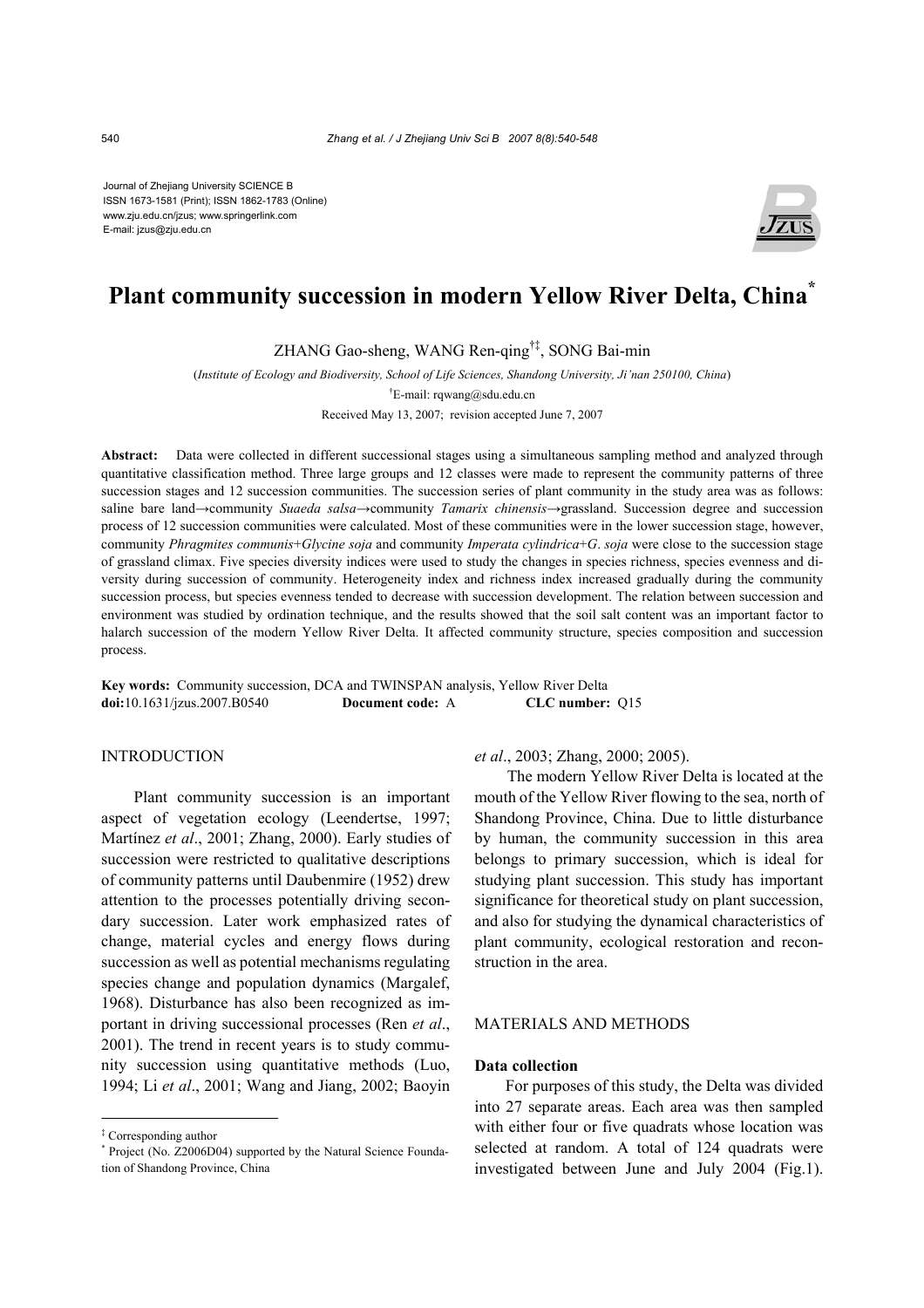(1) Longitude and latitude [using a Global Position Systems (GPS)];

(2) Plant species, abundance (Drude's), cover (%), height of the tallest plants, phenophase, accompanying species of outside sample plot;

(3) Total aboveground biomass (dry weight);

(4) Soil samples were collected to a depth of 30 cm deep using a soil drill. Samples from all quadrats within a given area were amalgamated for processing.



**Fig.1 The location of the modern Yellow River Delta and quadrat areas** 

#### **Data processing**

Calculations were as follows:

$$
RC_{i} (\%)=C_{i}/\sum C_{i} \times 100, R_{i} (\%)=D_{i}/\sum D_{i} \times 100, R_{i} (\%)=F_{i}/\sum F_{i} \times 100, IV=(\sum RF_{i}+\sum RC_{i})/200,
$$

where  $RC<sub>i</sub>$  is relative coverage of species '*i*',  $C<sub>i</sub>$  is the species (*i*) coverage,  $\sum C_i$  is sum of all species coverages;  $RD_i$  is relative density of species '*i*',  $D_i$  is the species (*i*) density,  $\sum D_i$  is sum of all species densities;  $RF_i$  is relative frequency of species '*i*',  $F_i$  is the species (*i*) frequency,  $\sum F_i$  is sum of all species frequencies; *IV* is the importance value of shrub and herb,  $\sum RF_i$  is relative frequency,  $\sum RC_i$  is relative coverage.

Shannon-Wiener heterogeneity index (*H*′): *H*′=−∑*Pi*ln*Pi*, Simpson heterogeneity index (*DS*): *DS*=1−∑(*Ni*/*N*) 2 , Pielou evenness index (*JP*): *JP*=−∑*Pi*ln*Pi*/ln*S*,

Alatalo evenness index (*EA*):  $EA = [1/(P_i)^2 - 1]/[\exp(-\sum P_i \ln P_i) - 1],$ Margalef richness index (*Ma*): *Ma*=(*S*−1)/ln*N*.

Here,  $N_i$  is the *IV* of the *i*th species in a quadrat, *N* is the sum of *IV* of all species in the same quadrat,  $P_i$  is the proportional *IV* in a quadrat ( $P_i = N_i/N$ ) and *S* is the species number in a quadrat (Greig-Smith, 1983).

#### RESULTS

### **Classification of successional stages**

Two-way indicator species analysis (TWIN-SPAN) was used to classify community patterns of study area. Using TWINSPAN analysis, a total of 124 samples were classified into three large groups that were further classified into 12 groups, which represented 12 community patterns, based on quadrats investigation data. The 12 groups represented the following communities: I. community dominated by the species *Suaeda salsa* (included I<sub>1</sub>, I<sub>2</sub>), II. community dominated by *Tamarix chinensis* ( $II_1$ ,  $II_2$ ,  $II_3$ , II4), and III. herbaceous community consisting of dominant species *Phragmites communis*, *Echinochloa littoralis, Imperata cylindrical* (III<sub>1</sub>, III<sub>2</sub>,  $III<sub>3</sub>, III<sub>4</sub>, III<sub>5</sub>, III<sub>6</sub>$ ). These three large community patterns consisted of three succession stages. It reflects relations between species and quadrats, and environmental gradient. Each succession stage could be divided into different community stages, which were closely related to the length of time for succession, soil desalinization and soil water status and change of dominant species. The species composition and structural characteristics of each succession stage are as follows.

1. Stage of the community *Suaeda salsa* (I)

*S*. *salsa* was the dominant species in the stage and distributed in low-lying land with higher soil salt content near the coastline. It was pioneer community of the modern Yellow River Delta and was initial stage. The pioneer community was an open community stage, along with increasing coverage of *S*. *salsa*. The soil physical and chemical property and soil structure were ameliorated, and some salt-enduring species began to invade the community and were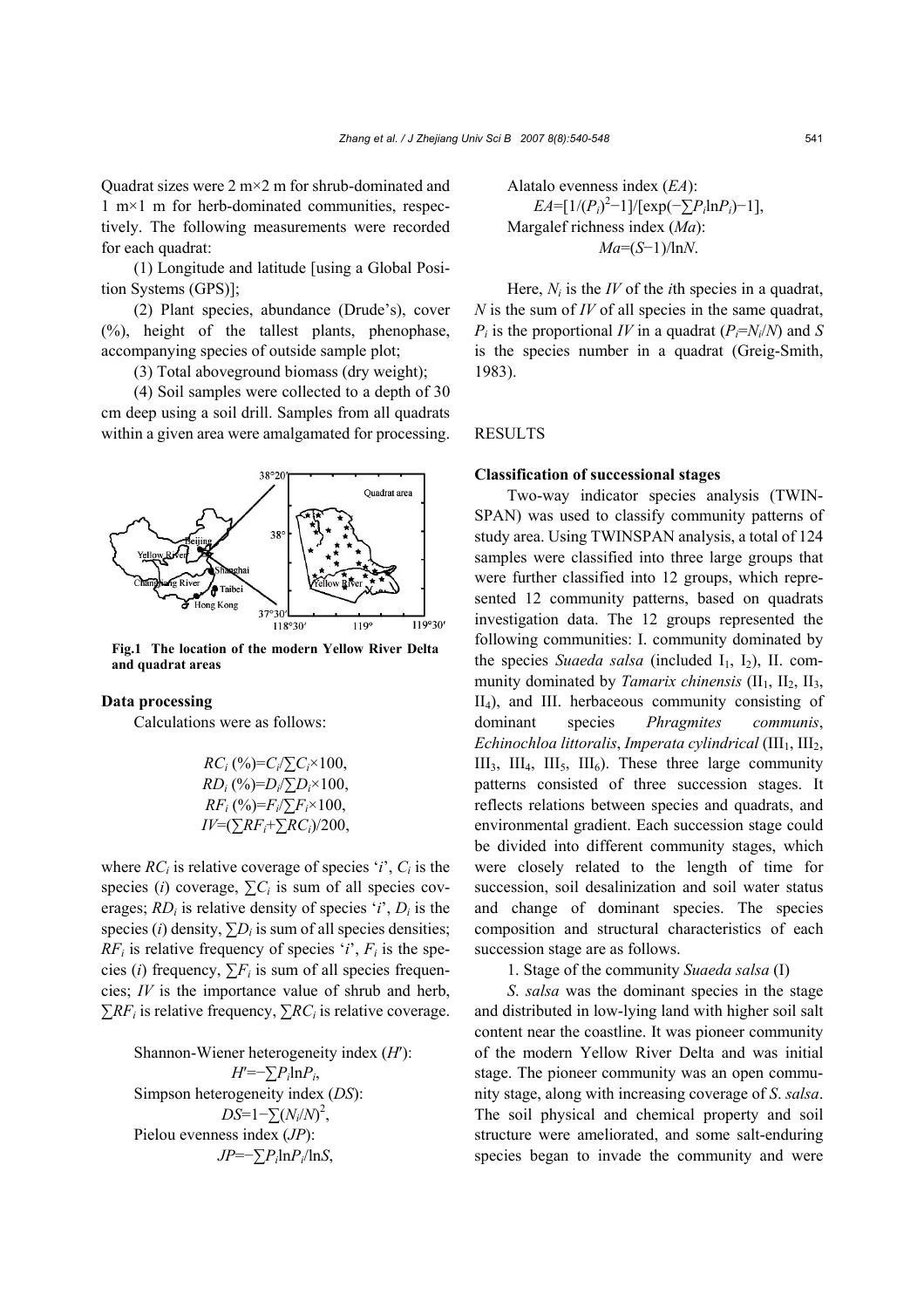divided to form the community with dominant species *S*. *salsa*.

According to community character, this stage could be classified into the following community types:

## (1) Community *S. salsa*  $(I_1)$

*S*. *salsa* formed a monodominant community. Abundance of the community varied from Sp. to  $\text{Cop}^3$ . and its coverage was between 5% and 95%. Biomass of the community was  $1.22 \text{ kg/m}^2$ . The community distributed in low-lying land at an elevation of 1.8 m. Some of them appeared in clustered distribution and others appeared in spotted form (clumps of them separated by salt bare areas).

(2) Community *S.* salsa+*P.* communis  $(I_2)$ 

*S*. *salsa* and *P*. *communis* dominated in the community and other species were few. Most of them were distributed in low-lying land and region with high soil salt content. Abundance of *S*. *salsa* varied from Sp. to Soc., and its coverage was between 15% and 95%. *P.* communis had abundant of Sol. $\sim$ Cop<sup>1</sup>. and its coverage was between 2% and 50%. Biomass of the community was  $1.02 \text{ kg/m}^2$ .

Exceptionally, *Limonium sinesis*, *Scorzonera mongolica*, *Plantago depressa* occurred in few quadrats as accompanying species.

2. Stage of the community *Tamarix chinensis* (II)

After community *S*. *salsa* developed to certain stage, along with land rising and ground water level falling, community *T*. *chinensis* was formed as species source of *T*. *chinensis*. Soil was desalted further in this stage, soil organic matter was richer than that in stage of the community *S*. *salsa*. Community types in the stage are as follows:

(1) Community *T. chinensis*  $(II_1)$ 

*T*. *chinensis* was the dominant species, which formed monodominant community. The coverage of *T*. *chinensis* was between 30% and 50%. Its average height was 130~175 cm. The soil where *T*. *chinensis*  distributed had relatively a higher soil salt content.

(2) Community *T. chinensis*+*S. salsa*  $(II<sub>2</sub>)$ 

Dominant species for the community were *T*. *chinensis* and *S*. *salsa*, other accompanying species that grew here few, with no other species being found. The coverage for *T*. *chinensis* was 18%~50%, and was 15%~100% for *S*. *salsa*. The soil salt content in the community was relatively high.

(3) Community *T*. *chinensis*+*S*. *salsa*+*P*. *com-*

*munis*  $(II_3)$ 

The dominant species were *T*. *chinensis*, *S*. *salsa* and *P*. *communis*, with *Artemisia capillaris*, *Imperata cylindrica* and *Metaplexis japonica* accompanying them in a few quadrats. Frequencies for *T*. *chinensis*, *S*. *salsa*, *P*. *communis* and *A*. *capillaris* were 94%, 94%, 100% and 24% respectively. *I*. *cylindrica* and *M*. *japonica* had a frequency of 6%. Coverages of *T*. *chinensis*, *S*. *salsa* and *P*. *communis* were 11%~67%, 2%~90% and 2%~70% respectively. Abundances of *S. salsa* and *P. communis* were Sol.~Soc., Sol.~Cop<sup>2</sup>. respectively. Except *T*. *chinensis*, biomass of the community was  $0.054 \text{ kg/m}^2$ .

(4) Community *T*. *chinensis*+*S*. *salsa*+*Limonium sinesis* (II<sub>4</sub>)

*T*. *chinensis* was dominant species, *S*. *salsa* and *L*. *sinesis* were subdominant species. *Phragmites communis* and *Aeluropus littoralis* occurred in some quadrats as accompanying species. The frequencies of the former three species all were 100%, and were 80% and 40% for *P*. *communis* and *A*. *littoralis* respectively. Coverage of *T*. *chinensis* was 7%~30%, and was 2%~40% and 5%~40% for *S*. *salsa* and *L*. *sinesis* respectively. Abundance of *S*. *salsa* was between that of Sol. and Cop<sup>2</sup>., and *L. sinesis* had abundance of Sol. $\sim$ Cop<sup>1</sup>. Biomass in the community was  $0.04 \text{ kg/m}^2$ .

3. Grassland stage (III)

Grassland stage developed from two succession paths. One of the paths was from the community *S*. *salsa*. Along with growth of species *S*. *salsa*, soil was desalted, but groundwater level changed little, its habitat was water logging the whole year or rain season. As *S*. *salsa* could not endure perennial water logging, it was replaced by the community *P*. *communis*. *P*. *communis*'s growth produced a lot of litter fall, which speeded up process of land rising and soil desalinization, soil was gradually improved, and soil salt content decreased further. Some salt-enduring and hygrophilous species began to invade the community, *P*. *communis* was gradually replaced by species *A. littoralis* and *L*. *sinesis*, and evolved to the community *I. cylindrica*. They formed different grassland. Another path was from the community *T*. *chinensis*. *T*. *chinensis*'s growth increased in coverage, and speeded up the process of soil desalinization. Along with soil salt content decreasing, some salt-enduring species began to invade and developed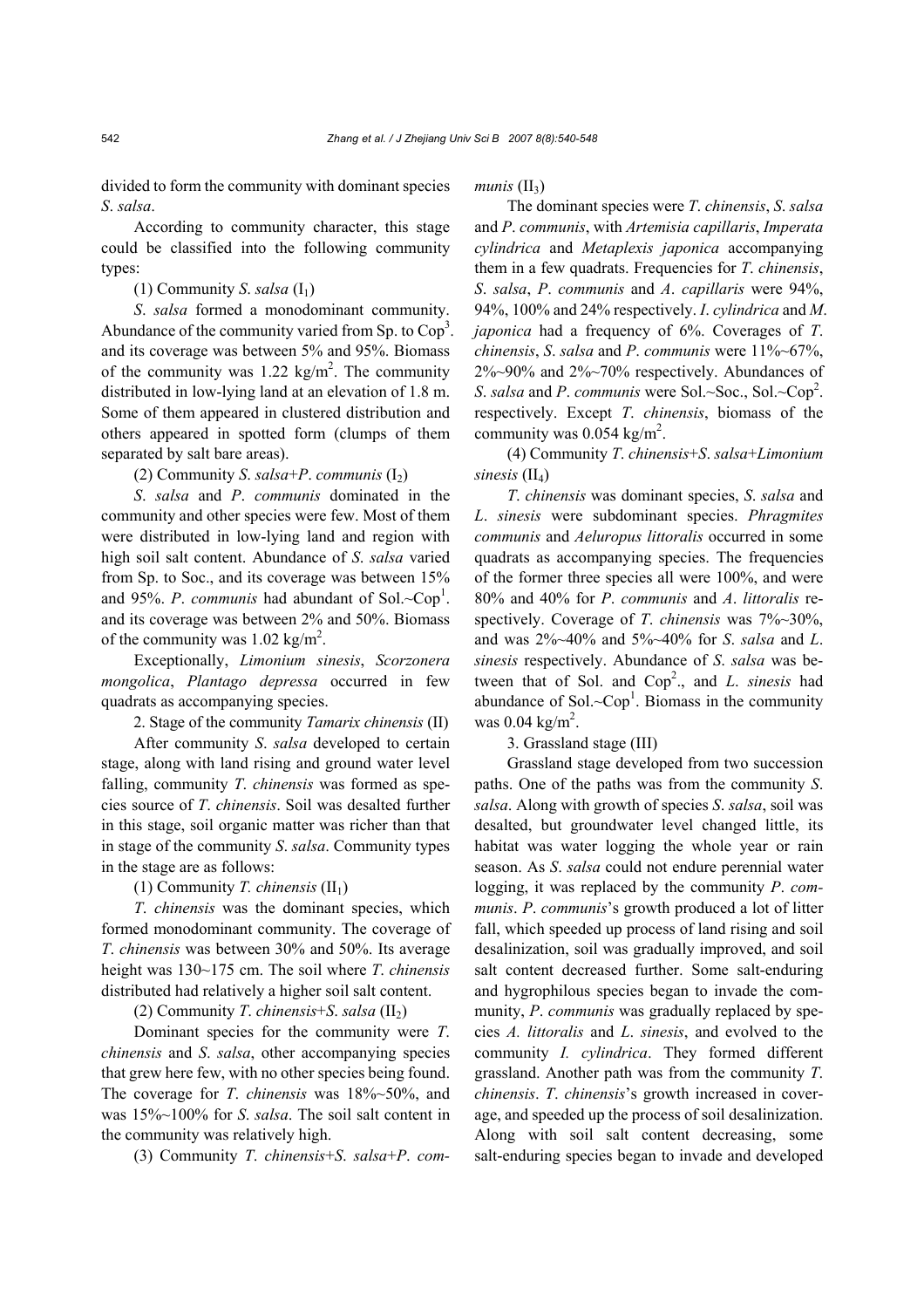to community of *T*. *chinensis*+*A*. *littoralis*, *I*. *cylindrica*. The community types in this stage were as follows:

(1) Community *P*. *communis*+*S*. *salsa*+*Apocynum venetum*+*M. japonica* (III<sub>1</sub>)

*P*. *communis* was absolutely dominant in the community, although *S*. *salsa*, *A*. *venetum* and *M*. *japonica* were also present. Frequencies of *S*. *salsa*  and *P*. *communis* all were 100%, other species, *A*. *venetum* and *M*. *japonica*, had frequencies of 50% and 66% respectively. This class was divided into two types of communities, which were the community of *P*. *communis*+*S*. *salsa*+*A*. *venetum* on condition that *A*. *venetum* appeared and the community of *P*. *communis*+*S*. *salsa*+*M*. *japonica* if *M*. *japonica* distributed. The abundance of *P*. *communis* varied from Sol. to Soc. and its coverage was from 10% to 90%. The abundance and coverage of *S*. *salsa* were less than that of *P. communis*, its values were Sol. $\sim$ Cop<sup>1</sup>. and 1%~50%. Other species, *A*. *venetum* and *M*. *japonica*, had the least value. Biomass of the community was  $0.2 \text{ kg/m}^2$ .

(2) Community *P*. *communis*+*M*. *japonica*+*A*. *capillaries* (III<sub>2</sub>)

The dominant species in the community was *P*. *communis*, *M*. *japonica* and *A*. *capillaris* were subdominant species. In some quadrats, the species *Glycine soja*, *Echinochloa littoralis*, *Cirsium segetum*, *Polygonum orientale* and *M*. *japonica* were subdominant species. Frequencies of *P*. *communis*, *A*. *capillaris*, *M*. *japonica* and *G*. *soja* all were 100%, but the frequencies of *E*. *littoralis*, *C*. *segetum* and *P*. *orientale* were 75%, 50% and 25%, respectively. The abundances of *P*. *communis*, *A*. *capillaris* and *M*. *japonica* were  $Cop^2.\sim Soc., Sol.\sim Sp.$  and  $Sol.\sim Sp.$ respectively, and their coverages were 50%~100%,  $2\%~5\%$  and  $2\%~5\%$  in that order. Species in the community were rich, there were 11 species that appeared in four quadrats that belonged to the community, and seven species were appeared in one quadrat on an average. Biomass of the community was 2.58  $kg/m<sup>2</sup>$ .

(3) Community *E*. *littoralis*+*Ixeris chinensis*+*P*. *communis* (III3)

The dominant species in the community was *E*. *littoralis*, *I*. *chinensis* and *P*. *communis* were subdominant species. Other species, *Potentilia chinensis*, *G*. *soja*, *Chenopodium glaucum* and *Chenopodium*  *album*, were found as accompanying species in some quadrats. Frequencies of species, *E*. *littoralis*, *I*. *chinensis* and *P*. *communis*, were all 100%, species *G*. *soja* and *P*. *chinensi*s had frequency of 50%, and *C*. *glaucum* and *C*. *album* both were 25%. Abundance of *E*. *littoralis* was  $Cop^3 \sim Soc$ , and its coverage was 50%~95%. Abundance and coverage of *I*. *chinensis*  were Sol.~Sp. and 2%~10% respectively, and were Sol.~Sp. and 5%~25% for *P*. *communis*. Species composition in the community was rich, there are ten species in four quadrats and five species appeared in one quadrat on an average.

(4) Community *P*. *communis*+*G*. *soja* (III4)

The dominant species in the community were *P*. *communis* and *G*. *soja*. *A*. *venetum* and *I*. *cylindrica* were accompanying species in some quadrats, which formed of the community of *P*. *communis*+*A*. *venetum* and *P*. *communis*+*I*. *cylindrica*. Frequency of *P*. *communis* was 100%, *G*. *soja* was 38%, and frequencies of both *A*. *venetum* and *I*. *cylindrica* were 25%. Abundance and coverage of *P*. *communis* were Sol.~Soc. and 5%~90% respectively, and were Sol.~Cop3 . and 5%~40% for *G*. *soja*. Biomass of the community was  $1.85 \text{ kg/m}^2$ .

(5) Community *I*. *cylindrica*+*G*. *soja* (III5)

The dominant species in the community were *I*. *cylindrica* and *G*. *soja*. As accompanying species, *Conyza canadensis* and *P*. *communis* were found in some quadrats, and *P*. *orientale* and *A*. *capillaris* appeared in a few quadrats. Frequencies of *I*. *cylindrica*, *G*. *soja*, *P*. *communis* and *C*. *canadensis* were 100%, 89%, 78% and 44%, respectively. Species of the community were rich in composition; there were eleven species in nine survey quadrats  $(1 \text{ m}^2 \text{ size for})$ each quadrat) and four species appeared averagely in one quadrat. Abundance and coverage of *I*. *cylindrica* were Sol.~Soc. and 5%~90%, respectively, and were Un.~Soc. and 5%~93% for *G*. *soja*. Biomass of the community was  $1.14 \text{ kg/m}^2$ .

(6) Community *Aeluropus littoralis*+*P*. *commu* $nis+ S.$  *salsa* ( $III<sub>6</sub>$ )

*A*. *littoralis* dominated in the community, and *P*. *communis* and *S*. *salsa* were subdominant species. In some quadrats, *L*. *sinesis* and some wormwood occurred as accompanying species. Frequencies of *A*. *littoralis*, *P*. *communis* and *S*. *salsa* were 100%, 71% and 71%, respectively. For *L*. *sinesis* and *A. capillaris*, their frequencies all were 14%. Abundances of *A*.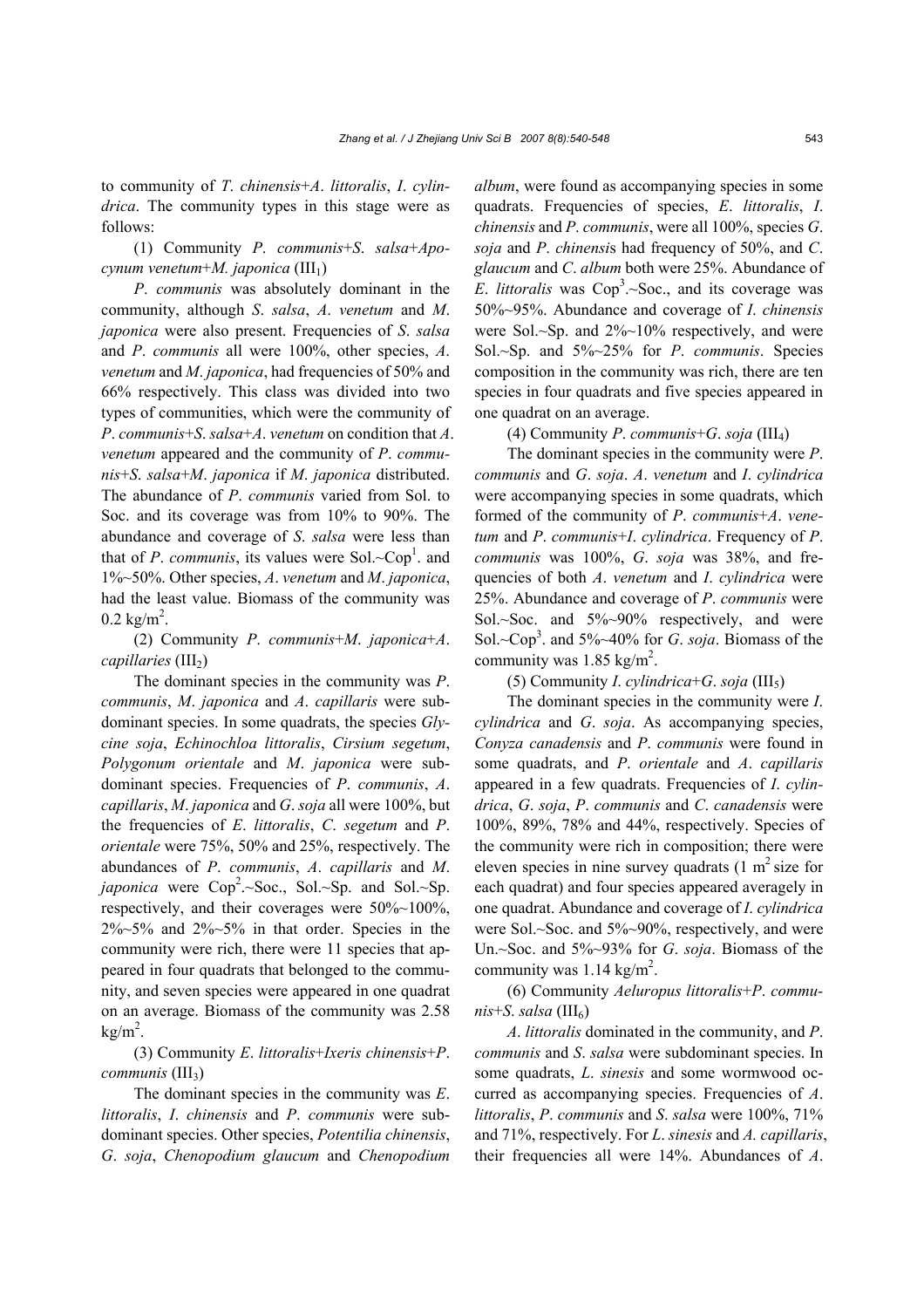*littoralis*, *P*. *communis* and *S*. *salsa* were Sp.~Soc., Sol.~Cop<sup>1</sup>., Sol.~Cop<sup>1</sup>. respectively, and coverages for these species were  $15\%~90\%$ ,  $5\%~60\%$  and 5%~30% respectively. Biomass of this community was 0.64 kg/m<sup>2</sup>. There were few species that organized the community, three species occurred in one quadrat on an average.

The above-mentioned community succession is the successional series of other area except area of Yellow River mouth. However, succession of the area of Yellow River mouth is hygrocolous successional series. This succession takes Yellow River as axle, and expands to both sides along the riverbank. Plant community types are community *P*. *communis*+*Miscanthus sacchariflorus*, and community *A*. *littoralis*+*I*. *cylindrica* in that order.

Natural succession pattern of plant community in the modern Yellow River Delta is shown in Fig.2. The changes of plant community characteristics in different succession stages are shown in Table 1.



**Fig.2 Natural succession pattern of plant community in the modern Yellow River Delta**

## **Analysis of community succession degree and succession process**

Using importance values, longevity and coverage of species, the succession degrees of three succession stages and 12 communities in the modern Yellow River Delta were calculated, the results are listed in Table 1 and shown in Fig.3. The succession degrees of communities  $I_1$ ,  $II_1$ ,  $II_4$  and  $III_3$  were between 30 and 97.1, the succession degrees of communities  $I_2$ ,  $II_3$ ,  $III_1$ ,  $III_2$  and  $III_5$  were between 103.3 and 184.3, the succession degrees for communities  $II_2$ ,  $III<sub>4</sub>$  and  $III<sub>6</sub>$  were between 220.8 and 286.9. According to the succession degree, the communities  $I_1$ ,  $II_1$  was monodominant community of *S*. *salsa* and *T*. *chinensis* respectively, they went through the community *S*.  $salsa+P$ . *communis* (I<sub>2</sub>) and community *T*. *chinensis*+*S*. *salsa*+*L*. *sinesis* (II4), and evolved to community *T*. *chinensis*+*S*. *salsa*+*P*. *communis* (II3), community *P.* communis+*S.* salsa+*A.* venetum (III<sub>1</sub>), community *P*. *communis*+*M*. *japonica*+*A*. *capillaris*  (III<sub>2</sub>) and community *I. cylindrica*+*G. soja* (III<sub>5</sub>). Community *P*. *communis*+*G*. *soja* (III4) and community *A*. *littoralis*+*P*. *communis*+*S*. *salsa* (III6) were higher stage of halarch succession in the modern Yellow River Delta. Succession degrees of communities  $III<sub>4</sub>$ ,  $III<sub>6</sub>$  were 286.9 and 230.7 respectively, it was near succession degree (300~400) of grassland climax (Zhang, 1995).



**Fig.3 Succession degree of communities** 

#### **Species diversity change of community succession**

Fig.4 shows changes of community diversity, species richness and evenness of different succession stages in the modern Yellow River Delta.

Fig.4 shows that heterogeneity index and richness index increased gradually during the community succession process. In the initial stage of succession, because of a higher soil salt content, only some salt-enduring species of *S*. *salsa* and *T*. *chinensis* could grow, so it formed monodominant community of *S*. *salsa* and *T*. *chinensis*, or the community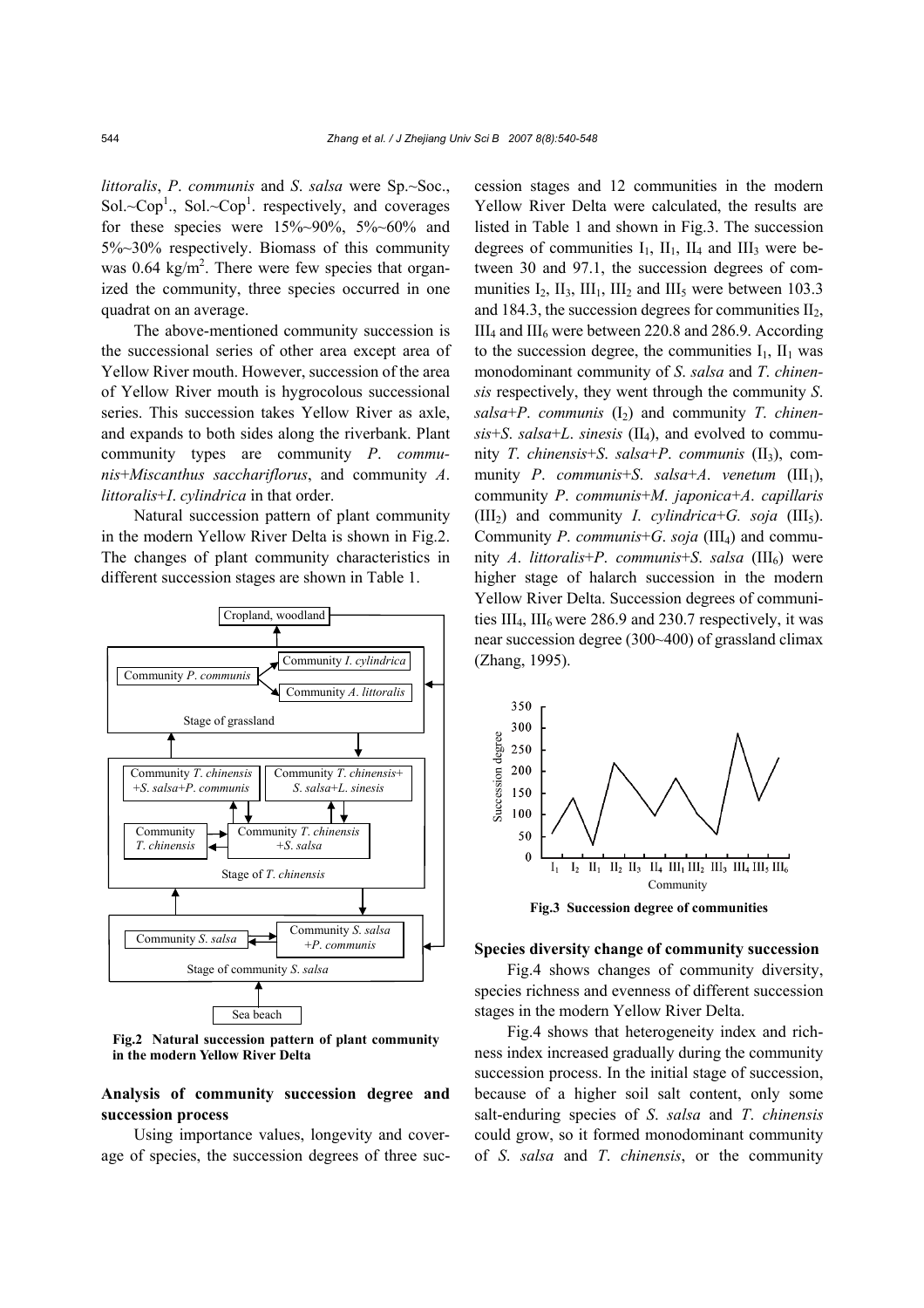| Communities      | Number of succes-<br>sion species | Diversity |          |              | Evenness     | Richness | Soil salt       | Succession |
|------------------|-----------------------------------|-----------|----------|--------------|--------------|----------|-----------------|------------|
|                  |                                   | H'        | DS       | $J\!P$<br>EA |              | Ma       | content $(\% )$ | values     |
| $I_1$            |                                   | $\Omega$  | $\theta$ | $\Omega$     | $\theta$     | $\theta$ | 0.604           | 57.9       |
| I <sub>2</sub>   | 2                                 | 0.71      | 0.48     | 0.94         | 0.93         | 0.25     | 0.495           | 137.3      |
| $\Pi_1$          |                                   | $\Omega$  | $\theta$ | $\theta$     | $\mathbf{0}$ | $\theta$ | 0.470           | 30.0       |
| II <sub>2</sub>  | 2                                 | 0.68      | 0.48     | 0.98         | 0.97         | 0.22     | 0.503           | 220.8      |
| II <sub>3</sub>  | 3                                 | 0.98      | 0.56     | 0.87         | 0.82         | 0.48     | 0.347           | 160.8      |
| $\rm{II}_4$      | 4                                 | 1.36      | 0.72     | 0.92         | 0.88         | 0.74     | 0.300           | 97.1       |
| III <sub>1</sub> | $\overline{4}$                    | 1.00      | 0.54     | 0.79         | 0.74         | 0.58     | 0.267           | 184.3      |
| III <sub>2</sub> | 7                                 | 1.56      | 0.69     | 0.82         | 0.59         | 1.25     | 0.075           | 103.3      |
| III <sub>3</sub> | 5                                 | 1.35      | 0.64     | 0.83         | 0.66         | 0.92     | 0.085           | 55.4       |
| $III_4$          | 4                                 | 0.53      | 0.35     | 0.69         | 0.71         | 0.22     | 0.235           | 286.9      |
| III <sub>5</sub> | 4                                 | 1.29      | 0.66     | 0.89         | 0.85         | 0.75     | 0.062           | 134.1      |
| III <sub>6</sub> | 5                                 | 0.94      | 0.55     | 0.90         | 0.86         | 0.43     | 0.270           | 230.7      |

**Table 1 The changes of plant community characteristics in different succession stages**



**Fig.4 Changes of community diversity, species richness and evenness of different succession stages** 

consisted of one or two species, species composition was few. Plant habitat was gradually improved with the progressing of succession. Land was rising, soil was desalted further, community of grassland was gradually developed. The number of species formed community increased in this stage. There were often three or four species in one community. The largest number of species for one community was seven. However, when the community developed to a higher succession stage, the number of species forming the community decreased, there were often 3~4 species in one community. It is because roles of constructive and dominant species became more significant in this stage. Coverage of dominant species increased, it restricted other species growth in competition.

Species evenness showed a different pattern of change compared to species heterogeneity index. It fluctuated greatly in initial stage of succession. However its fluctuation became little and tended to decrease with succession development.

## **Ordination analysis of succession relation**

Fig.5 shows a DCA (detrended correspondence analysis) ordination diagram of the 124 quadrats.



**Fig.5 DCA ordination diagram of 124 quadrats in the modern Yellow River Delta** 

Because eigenvalue of axis-1 is the largest and axis-2 is the second, which contain more ecological information, the first and the second DCA axis are used to draw a two-dimensional scatter diagram. The results reflect quite good relation between community and environment and among community.

DCA axis-1 reflects a succession gradient of time. That is, it represents development process of community succession from an initial stage to a higher stage from right to left along the first axis.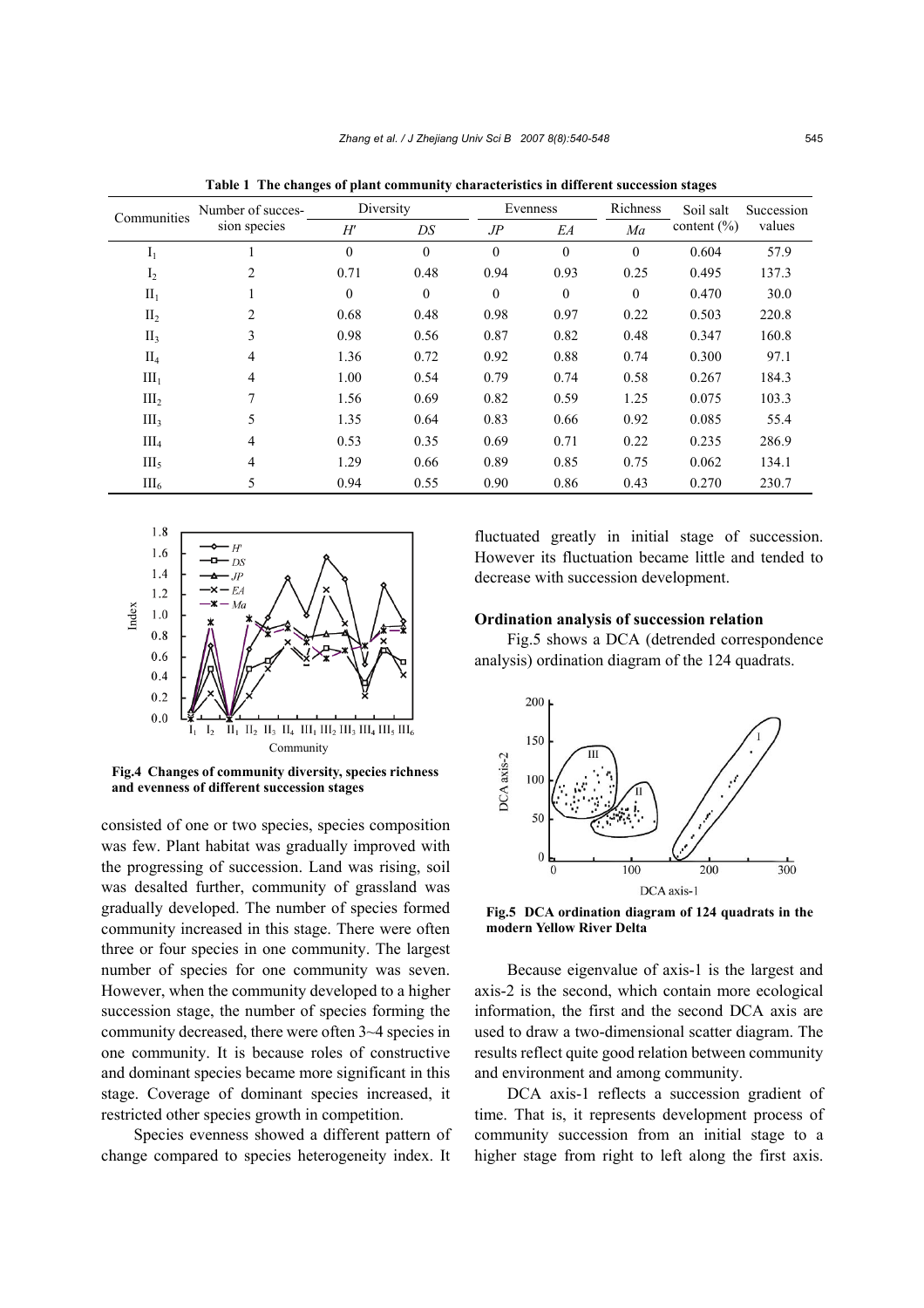Quadrats (I) on the right show succession stage of *S*. *salsa* and *T*. *chinensis*. Soil of these quadrats has higher salt content, species composition is monotypic. The community only consistes of *S*. *salsa* or *T*. *chinensis* and forms monodominant community. It is shown that condition of plant habitat is poor, only salt-enduring species *S*. *salsa* and *T*. *chinensis* can grow in the habitat.

The quadrats (II) in the middle of ordination diagram represent higher stage than that on the right in the succession process. Community structure is complex, there are often two or three species forming one community. Perennial grasses of *P*. *communis* and *L*. *sinesis* have entered the community and become accompanying species. Habitat condition has been improved further. Community structure tends to stabilize.

The quadrats (III) on the left of ordination diagram belong to a quite higher stage. They have developed from the succession stage of *S*. *salsa* and *T*.

DCA axis-1

*chinensis* to the stage of grassland. The number of species composing the community increases. One community is often composed of three or four species, at most seven species for one community. The community structure is more complex and the community is more stabilize (Table 2).

Fig.5 reflects also the gradient relation between community succession and environment. Soil salt content of quadrats increases gradually from left to right along the first axis. Soil salt content of the quadrats on the left is 0.17 on an average. The soil salt content of the quadrats in the middle is 0.38. Average soil salt content on the right is 0.54. This shows that the soil salt content is an important factor to halarch succession of the modern Yellow River Delta. It affects community structure, species composition and succession process.

Figs.6~8 show the changes of species heterogeneity (*H*′, *DS*), evenness (*JP*, *EA*) and richness (*Ma*) with the environment changes.

DCA axis-1

**Table 2 The changes in species number and life-form during the succession stages**

| Species life-form                                                        | Species number in different succession stages |                        |                          |                 |                        |                       |                               |                  |                  |                    |                  |                  |
|--------------------------------------------------------------------------|-----------------------------------------------|------------------------|--------------------------|-----------------|------------------------|-----------------------|-------------------------------|------------------|------------------|--------------------|------------------|------------------|
|                                                                          |                                               | $\mathbf{L}$           | $\prod_1$                | II <sub>2</sub> | $\prod_{\mathfrak{A}}$ | $\rm{II}_4$           | III <sub>1</sub>              | III <sub>2</sub> | III <sub>3</sub> | $III_4$            | III <sub>5</sub> | III <sub>6</sub> |
| Total number of species                                                  |                                               | $\overline{2}$         |                          | $\overline{c}$  | 3                      | 4                     | 4                             | 7                | 5                | 4                  | 4                | 5                |
| Therophytes                                                              |                                               |                        | $\theta$                 |                 |                        |                       |                               | 3                | 3                |                    |                  |                  |
| Perennial herbs                                                          | $^{(1)}$                                      |                        | $\theta$                 | $\theta$        |                        | $\overline{2}$        | 3                             | 4                | $\mathfrak{D}$   | 3                  | 3                | 4                |
| Shrubs                                                                   | $_{0}$                                        | $\mathbf{0}$           |                          |                 |                        |                       | 0                             | $\mathbf{0}$     | $\theta$         | $\mathbf{0}$       | 0                | 0                |
| 2.0<br>Shannon-Wiener index (H')<br>1.5<br>1.0<br>0.5<br>0.0<br>$\Omega$ | 100                                           | <b>Separate</b><br>200 | $\overline{\phantom{a}}$ | 300             |                        | (DS)<br>Simpson index | 0.8<br>0.4<br>0.0<br>$\Omega$ |                  | 100              | زاليد د هدا<br>200 | 300              |                  |

**Fig.6 The changes of species heterogeneity. (a) Shannon-Wiener index (***H***′); (b) Simpson index (***DS***)** 

 $(a)$  (b)



**Fig.7 The changes of (a) evenness (***JP***) and (b) richness (***Ma***)**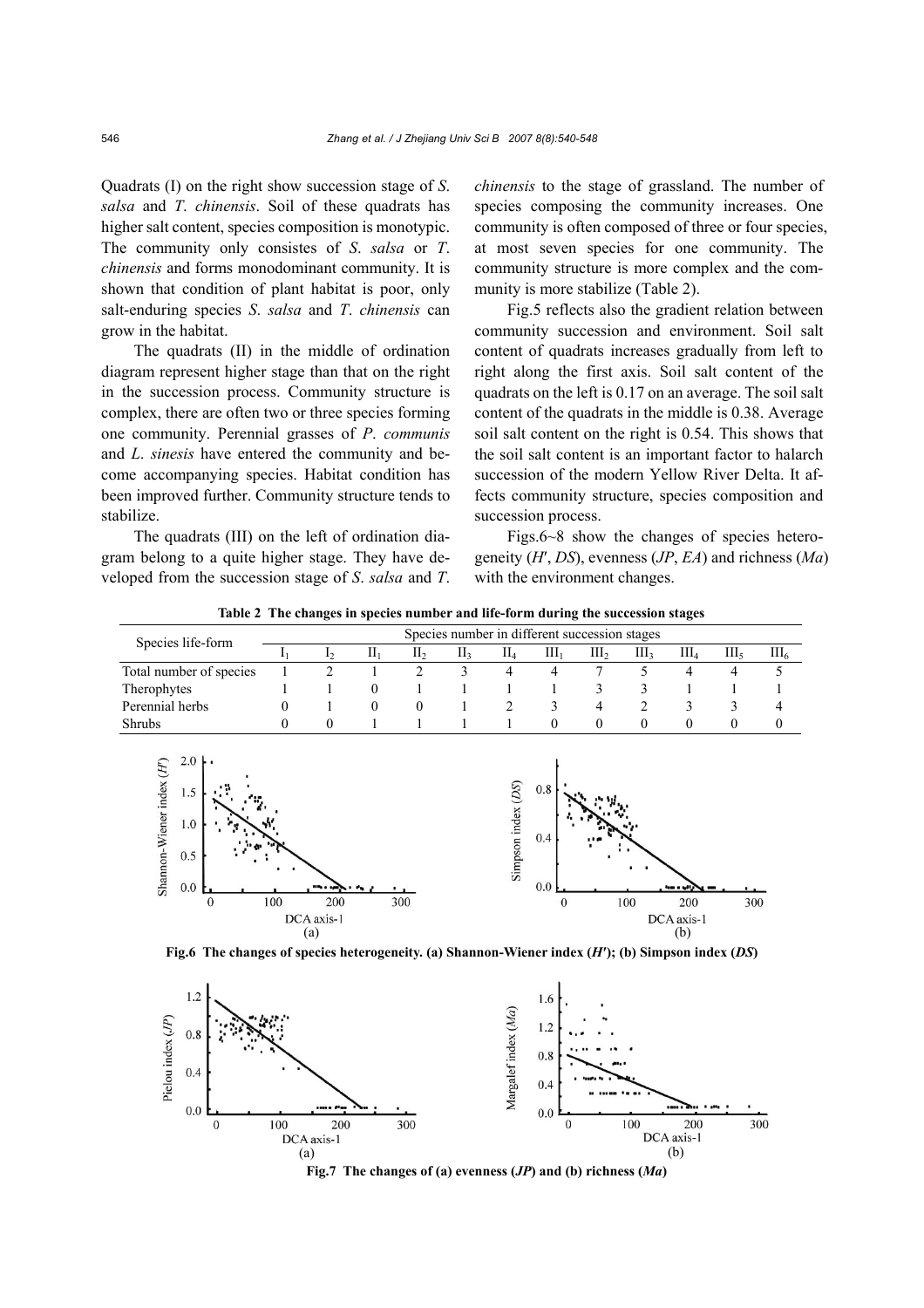

**Fig.8 The changes of (a) evenness (***EA***) and (b) soil salt content** 

Figs.6~8 show that Shannon-Wiener heterogeneity index (*H*′), Simpson heterogeneity index (*DS*), Pielou evenness index (*JP*), Alatalo evenness index (*EA*), Margalef richness index (*Ma*) are negatively related to the first DCA axis. That is, species heterogeneity index, evenness index and richness index decrease gradually with increasing of soil salt content of quadrats.

Correlation coefficients for indexes of *H*′, *DS*, *JP*, *Ma* and *EA* are −0.826, −0.867, −0.855, −0.694 and −0.793 respectively.

#### DISCUSSION

There are many methods for studying community succession (Glenn-Lewin *et al*., 1992; Liu, 1992; Zhang, 1995; Heshmatti and Squires, 1997). In this paper, we used simultaneous sampling investigation methods, that is, succession data were collected simultaneously from different succession stage, and were analyzed with the quantitative classification method (TWINSPAN) and the ordination technique (DCA). This method is known as static succession analysis. Using this study method, the development trends, direction and process of community succession were clearly described. The natural succession of plant community in the modern Yellow River Delta belonged to primary succession without human disturbance. The succession series of plant community in the study area was as follows: saline bare land→ community *S*. *salsa*→community *T*. *chinensis*→ grassland. The formation of this succession series was closely related to soil water and salt dynamics. Soil parent material of the modern Yellow River Delta came from the large quantity of sand and mud carried by the Yellow River, which deposited at the

mouth of the Yellow River and formed landforms of alluvial plain. Due to the lower altitude, sea tide invaded easily, soil near the coastline has higher content of soil salt and soil water. From coastline to inland, land was gradually rising, groundwater level fell, and amount of soil salt content was decreased. Soil salt content and soil water showed obvious gradient change. Similarly, plant distribution showed obvious rule along with the distribution of soil water and salt content. That is, soil near coastline, which has higher salt content, was bare land, going up from bare land, salt-enduring species *S*. *salsa* and *T*. *chinensis* occurred. These two species formed monodominant community or community consisting of both of them. With distance from coastline increasing, rising of altitude and decreasing of soil salt content, the importance of *S*. *salsa* and *T*. *chinensis* became lower, the component of perennial grass dominated gradually. The community types dominated by *P*. *communis*, *I*. *cylindrica* and *A*. *littoralis* were developed in suitable area. These community types were the higher stage of natural succession in the modern Yellow River Delta.

The distribution of soil water and salt content were important factors that affect plant community succession of the Delta. In the areas with higher soil salt content, plant community succession was in the lower stage. The succession degree was between 30 and 100; along with decreasing of soil salt content, community succession entered into a higher stage, the species composing the community increased, community structure became more complicated, the succession degrees of community were between 100 and 200, some community's succession degrees had increased to 200~300, which was close to the succession stage of grassland climax.

Shannon-Wiener diversity index is a measure of